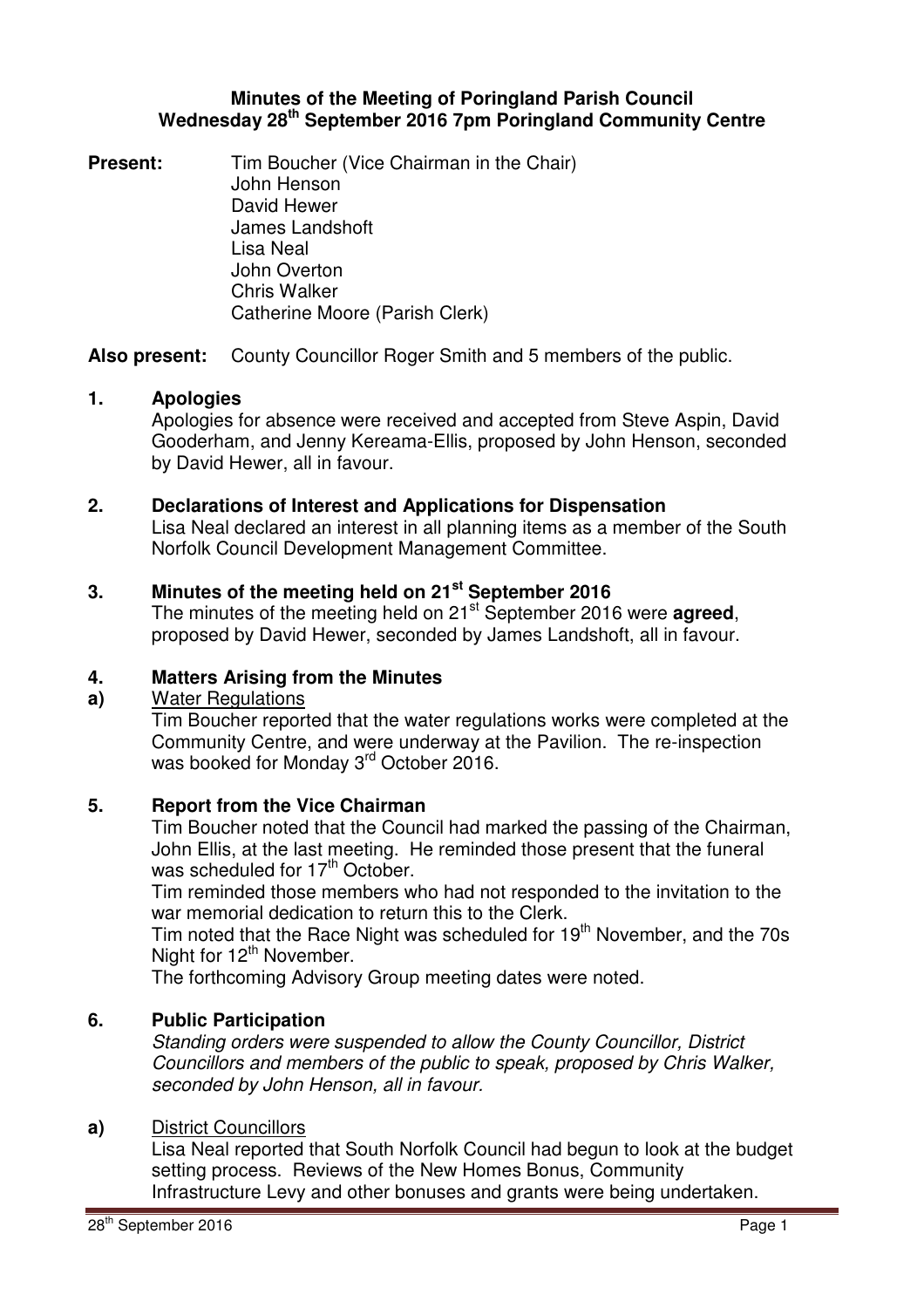The Council Tax Support Grant would be phased out by 2019.

The Local Plan was being reviewed, lots of sites had been submitted for assessment. The Council was considering whether to enlarge existing villages, or whether to create a new village.

The recent scrutiny meeting had reviewed the changes to bin collection arrangements, which had largely gone well. The logistics of the change had been challenging, and some complaints had been inevitable, but overall the transition had been successful.

The Boundary Review was underway, a proposal had been prepared which would change the ward to two councillors for Poringland, moving Framingham Earl and Framingham Pigot to another ward. The recommended number of residents per district councillor was 2,500, and Poringland was expected to have 5,000 residents by 2020. A review of parliamentary boundaries would also be taking place.

On  $10<sup>th</sup>$  October an event would be taking place in Costessey to trial the repair of items to help reduce waste. Repairs would be undertaken by a qualified volunteer, and the event would off the opportunity for skills development.

The five neighbourhood winners for the Community Pub of the Year had been announced, with the Waters Edge at Bramerton being the Eastern Rivers winner. The overall winner would be announced on 10<sup>th</sup> November.

It was noted that the Local Plan was being prepared and reviewed as part of the Greater Norwich area, however other districts were under-performing with their site allocations, and the five year land supply was a concern.

A councillor asked whether there were any plans to move waste collections to four-weekly? It was confirmed that this had not been suggested, but that it could not be ruled out in the future. Measures would need to be put in place to ensure that public health was not compromised by this.

# **b)** County Councillor

Roger Smith reported that 200 entries had been received for the Writing Challenge, and that 9 winners had been presented with their prizes at The Forum.

The Parker Report had been published and was quite critical. Eight cases had been examined where foster carers had complained that they had been mistreated, resulting in loss of income and children being removed from a settled environment. The cases went back to 2006. The Council had apologised and financial compensation was being offered in two cases. An issue with parking in the layby coming from Brooke was raised, as it was suspected that the motorist was parking there and taking the bus into Norwich. There were no parking restrictions in the layby, although it was an inconvenience to commercial drivers looking for somewhere to park for a rest break.

It was noted that the results from the SAM2 machine had proved interesting, and were being circulated to councillors and the Police. The volumes of traffic had been surprising, along with the speed that some motorists entered the village.

Roger expressed his condolences to the Council on the death of John Ellis, noting that he had been highly respected both in his role at Norfolk County Council, and as the Parish Council Chairman.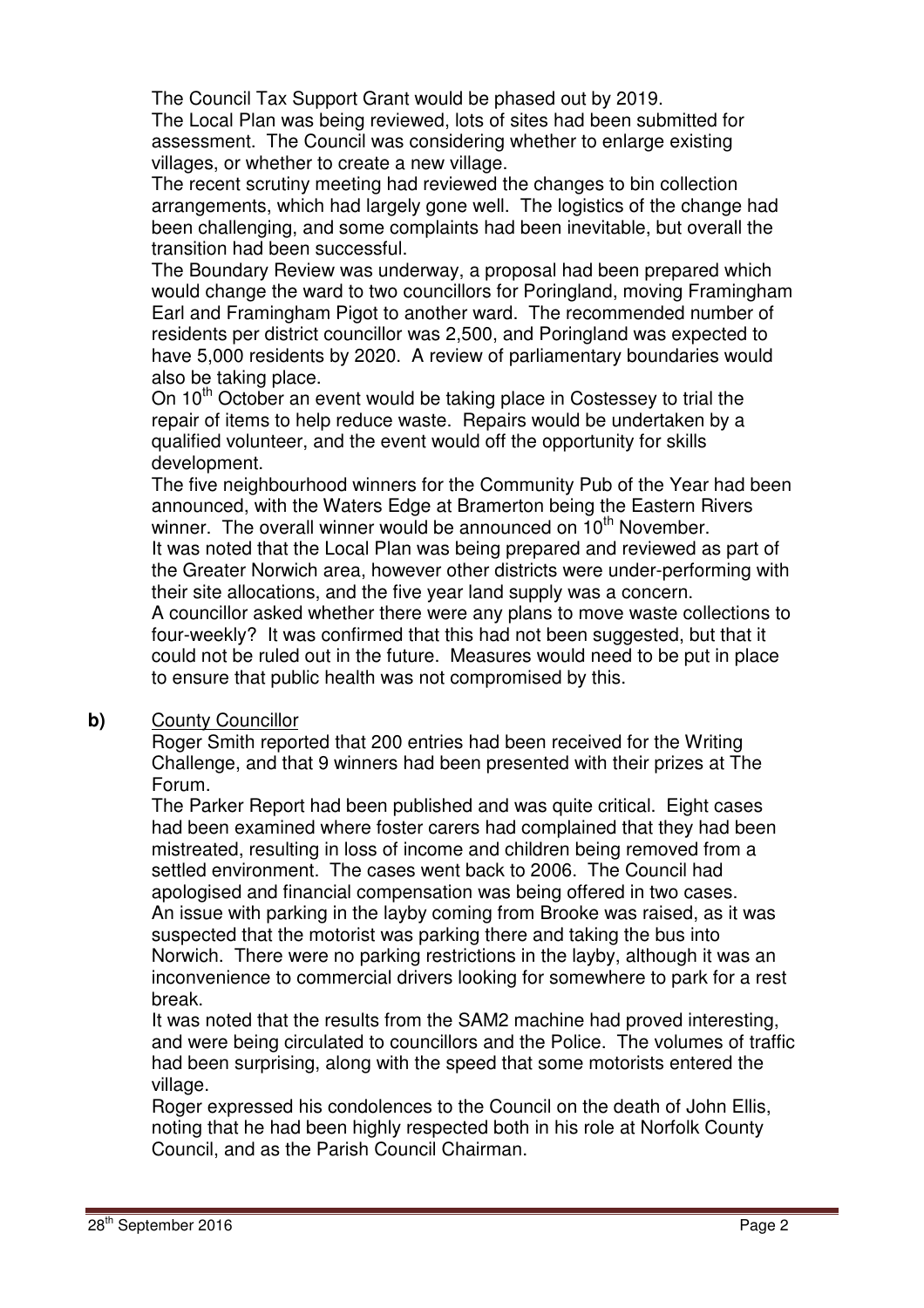# **c)** Public Participation

A member of the public raised a concern about street lighting in Rectory Lane, noting that it would be beneficial to be able to walk to the amenities in the village after dark. It was noted that the Council's policy was that street lights were always requested in new developments, and that Norfolk County Council take responsibility for their maintenance. Previous investigation had shown that the Parish Council would have to pay for the installation and running costs of new street lighting schemes, and that the cost of this would be beneficial to a small part of the parish rather than the whole. It was confirmed that street lighting installation would be supported if it could be fully funded, including ongoing costs, and noted that solar powered lighting was available. The Clerk was asked to look into the price of a solar powered lighting scheme, and to write to Norfolk County Council stating support for a lighting scheme. It was noted that the Council should undertake a public opinion survey before any scheme was implemented.

**Clerk**

A member of the public queried what the highest speed displayed on the SAM2 was. It was confirmed that this was 40MPH, after which the machine would just flash 'SLOW DOWN' but would still record traffic data.

A member of the public asked whether self-service in the library was still being considered? Although this was outside the remit of the Parish Council, it was understood that there had been logistical issues with the opening of the foyer doors which belonged to the Parish Council, and health and safety issues with using the fire door as a main entrance. It was not known whether any further discussions had taken place.

A member of the public queried whether the corner of the village green would have any flood alleviation. It was confirmed that the works undertaken free of charge by Norfolk Homes related to making the middle space useable, and that another winter needed to pass to judge whether any further works were required.

A member of the public noted that the temporary traffic lights for the Anglian Water works were causing problems at the Fiveways roundabout, and asked whether it would be possible for the lights to be manned 7.30am – 6pm when the works reached the roundabout? It was noted that an update had been received and published on the website, and that no works were permitted at the roundabout until after Christmas. A traffic management company had been engaged to design the scheme for the roundabout to try to minimise inconvenience.

Standing orders were reinstated.

Lisa Neal left the meeting.

#### **7. Planning**

- **a)**  Applications Received
- **i)**  2016/2047 4 Mill Close: Variation of condition 2 of permission 2013/0638 (Change of use from commercial to residential) – design and amendments.

John Henson had viewed the plans and visited the site. The variation was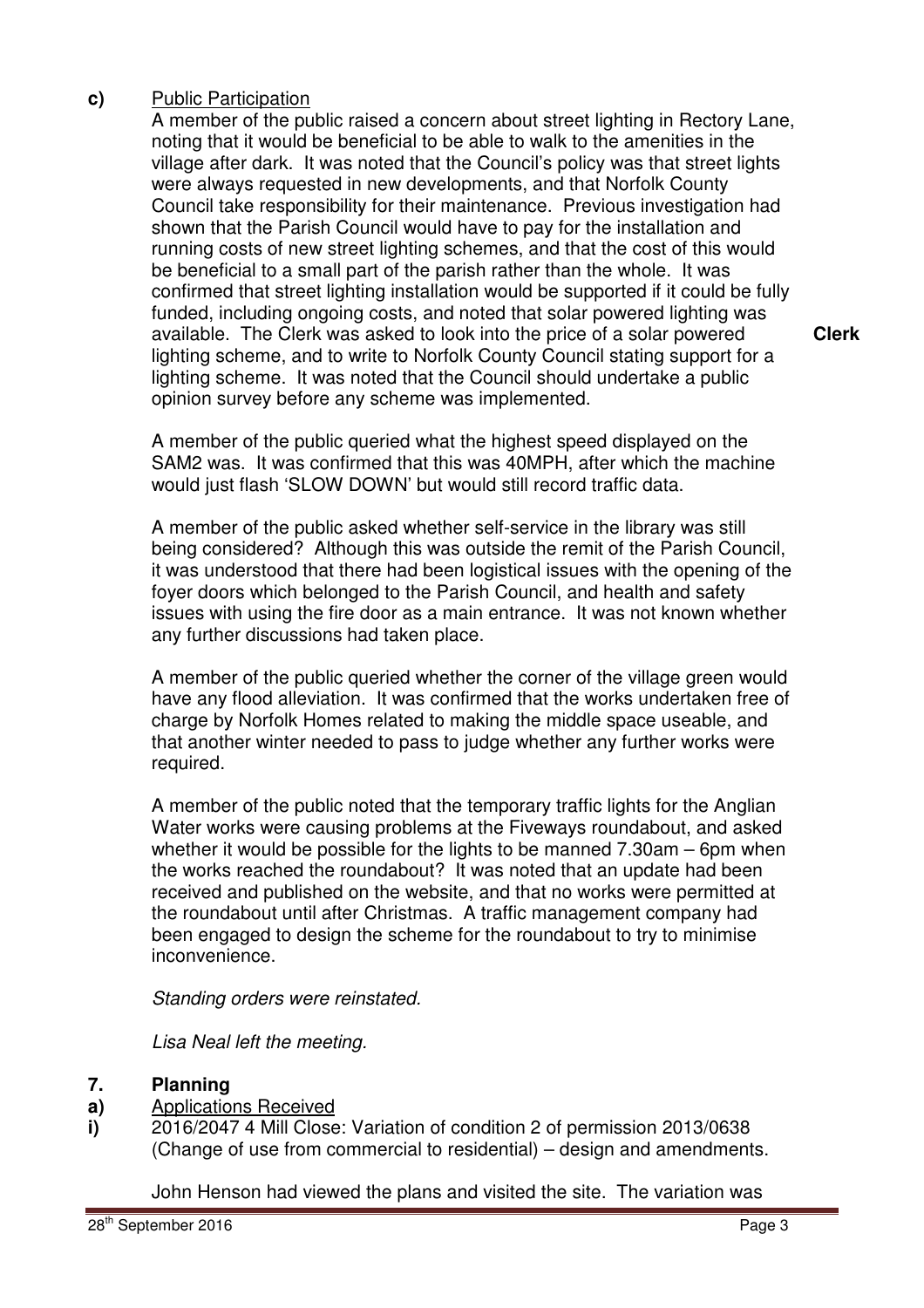requesting some minor design amendments..

It was **agreed** to make no comments on the variation. Proposed by John Henson, seconded by Chris Walker, all in favour. **Clerk**

**ii)** 2016/2060 18 Caistor Lane: Proposed first floor rear addition over existing rear extension.

John Henson had viewed the plans and visited the site. It was noted that the application was on the boundary of Poringland and Caistor St Edmund.

It was **agreed** to make no comments on the application. Proposed by John Henson, seconded by David Hewer, all in favour. **Clerk**

**iii)** 2016/2075 Land at Mill Close: Variation of condition 2 of planning permission 2013/1326/F (Erection of 2 bed bungalow, landscaping and tree planting). Amended plans and elevations and materials details, boundary treatments and floor levels.

David Hewer had viewed the plans and visited the site. The application sought to vary condition 2 of the previous planning permission.

It was **agreed** to make no comments. Proposed by Chris Walker, seconded by John Henson, all in favour. **Clerk**

- **b)** Permission Granted
- **i)**  2016/1531 101 The Street: Erection of timber building for use as beauty parlour. **APPROVED**
- **ii)**  2016/1636 45 Rectory Lane: Sub-division of garden and erection of 2 bedroom chalet. **REFUSED**
- **iii)**  2016/1697 3 Meadow Way: Two storey side extension. **APPROVED**
- **iv)**  2016/1776 63 Rectory Lane: Single storey side extension and rear extension. **APPROVED**
- **v)**  2016/1784 42 Rosebery Avenue: Single storey side extension and two storey rear extensions. **APPROVED**
- **vi)**  2016/1874 4 St Marys Road: First floor extension to provide en-suite off bedroom. **APPROVED**
- **vii)**  2016/1889 Land south of 40 The Street: Discharge of condition 12 of planning permission 2016/0498 – Ecology. **APPROVED**
- **viii)**  2016/1956 35 St Marys Road: Construct 2 dormer extensions. **APPROVED**

Lisa Neal returned to the meeting.

#### **8. Correspondence and Consultation**

**a)**  2017/18 Local Government Finance Settlement Consultation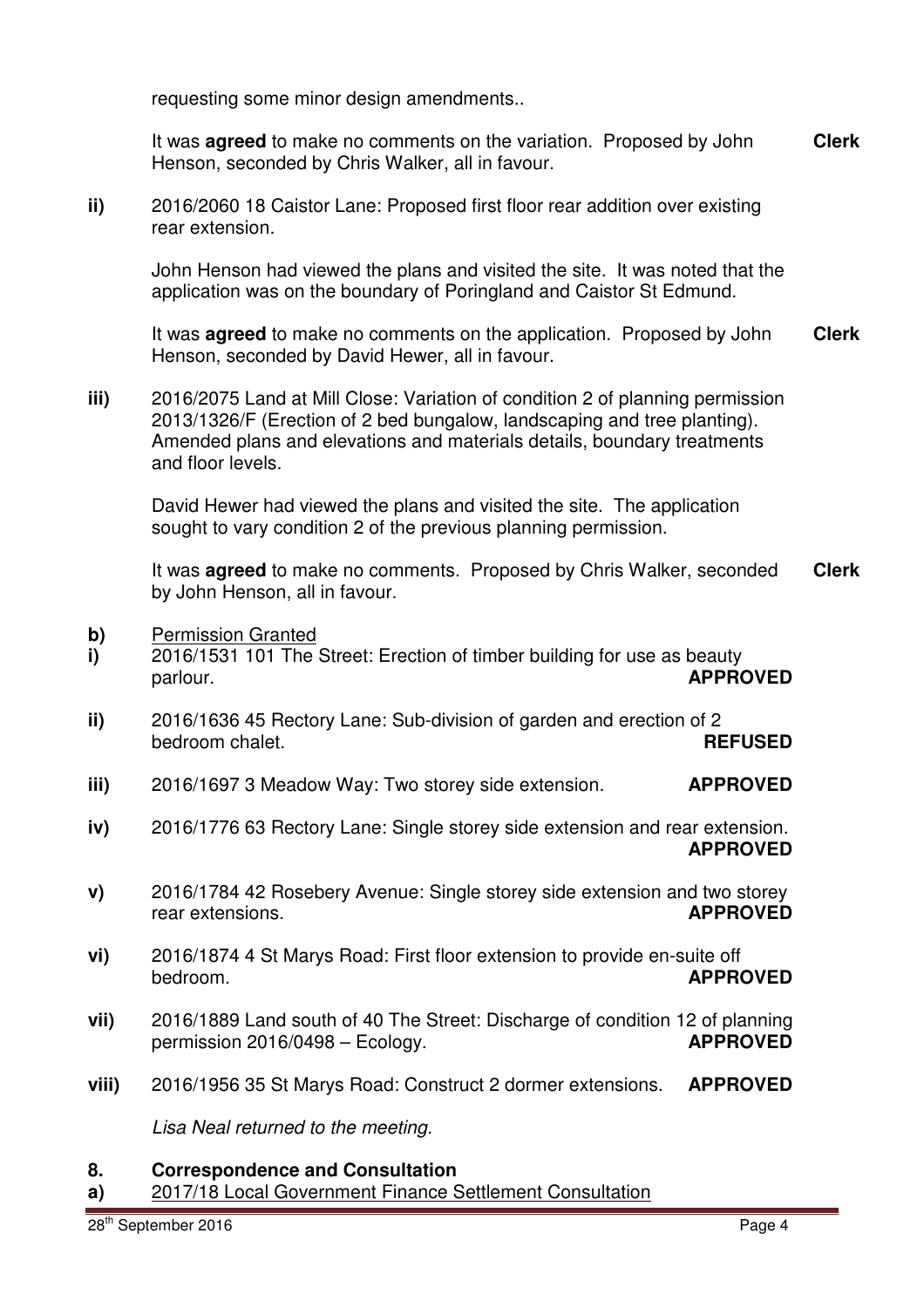The consultation on referendum principles being applied to town and parish councils was received. Councillors discussed their concerns with the proposals, favouring the principles being extended to the largest councils, but not to small councils who would be adversely affected by a cap in their precepting ability. It was confirmed that the Parish Council would be expected to meet the cost of a referendum. While scrutiny of precepts was welcomed, it was felt that this type of capping based purely on financial levels was counterproductive. It was **agreed** to delegate the drafting of a response to the consultation to the Clerk and Vice Chairman based on the comments above, proposed by John Henson, seconded by David Hewer, all in favour.

**Clerk**

#### **9. Finance**

**a)**  Receipts, Payments, Outstanding Invoices and Bank Reconciliation The bank reconciliation, outstanding invoices, receipts and payments for August 2016 were presented. It was **agreed** to accept those documents, proposed by John Henson, seconded by Landshoft, all in favour.

#### **b)** Accounts for Payment

It was **agreed** to pay the following accounts, proposed by John Henson, seconded by Lisa Neal, all in favour.

|                                | <b>Staff Salaries</b>                     | £4,930.20 |
|--------------------------------|-------------------------------------------|-----------|
| <b>HMRC</b>                    | PAYE, NIC, Student Loan                   | £1,818.40 |
| <b>Norfolk Pension Fund</b>    | Superannuation                            | £1,759.04 |
| TalkTalk                       | Telephone and Broadband                   | £25.00    |
| <b>HouseProud Commercial</b>   | <b>Relief Caretaking</b>                  | £1,336.44 |
| South Norfolk Council          | <b>Comm Centre Rates</b>                  | £268.00   |
| <b>ESPO</b>                    | <b>Comm Centre Gas</b>                    | £53.46    |
| Anglian Water                  | <b>Comm Centre Water</b>                  | £178.00   |
| Hugh Crane Cleaning Eqt        | <b>Cleaning Materials</b>                 | £127.88   |
| P Bowyer Associates            | <b>Grease Trap Cleaning</b>               | £150.00   |
| <b>Norwich Electrical</b>      | <b>PAT Testing</b>                        | £156.24   |
| Jim Lawrance                   | Dishwasher Repair                         | £223.20   |
| <b>Spruce Landscapes</b>       | Grounds Maintenance - Centre              | £226.00   |
| <b>Jason Evans</b>             | <b>NYE Party Night Deposit</b>            | £50.00    |
| Veolia                         | <b>Waste Collection</b>                   | £85.51    |
| <b>Spruce Landscapes</b>       | Grounds Maintenance - Cem                 | £750.00   |
| Eon                            | <b>Electricity - Pavilions</b>            | £148.20   |
| R Overton                      | Playing Field Cleaning and Litter £270.21 |           |
| South Norfolk Council          | <b>Premises Licence Variation</b>         | £100.00   |
| <b>Eastern Tree Care</b>       | Tree Inspections                          | £3,500.00 |
| David Ogilvie Engineering      | War Memorial Bench                        | £828.00   |
| <b>Abbey Memorials</b>         | <b>Cemetery Memorial Repairs</b>          | £875.00   |
| <b>Hugh Crane Cleaning Eqt</b> | <b>Cleaning Materials</b>                 | £193.96   |
| <b>MCL Mechanical Services</b> | <b>Water Regulations Repairs</b>          | £351.60   |
| Norse Eastern Ltd              | <b>Grounds Maintenance</b>                | £1,924.51 |
| <b>Eastern Tree Care</b>       | <b>Tree Dismantling</b>                   | £680.00   |
| Mrs L Woods                    | Return of Damage Deposit                  | £60.00    |
| <b>MCL Mechanical Services</b> | <b>Plumbing Repair</b>                    | £113.48   |
| C Moore                        | Petty Cash Top Up                         | £85.58    |

**c)** Commuted Sum – Norwich Road Bus Shelters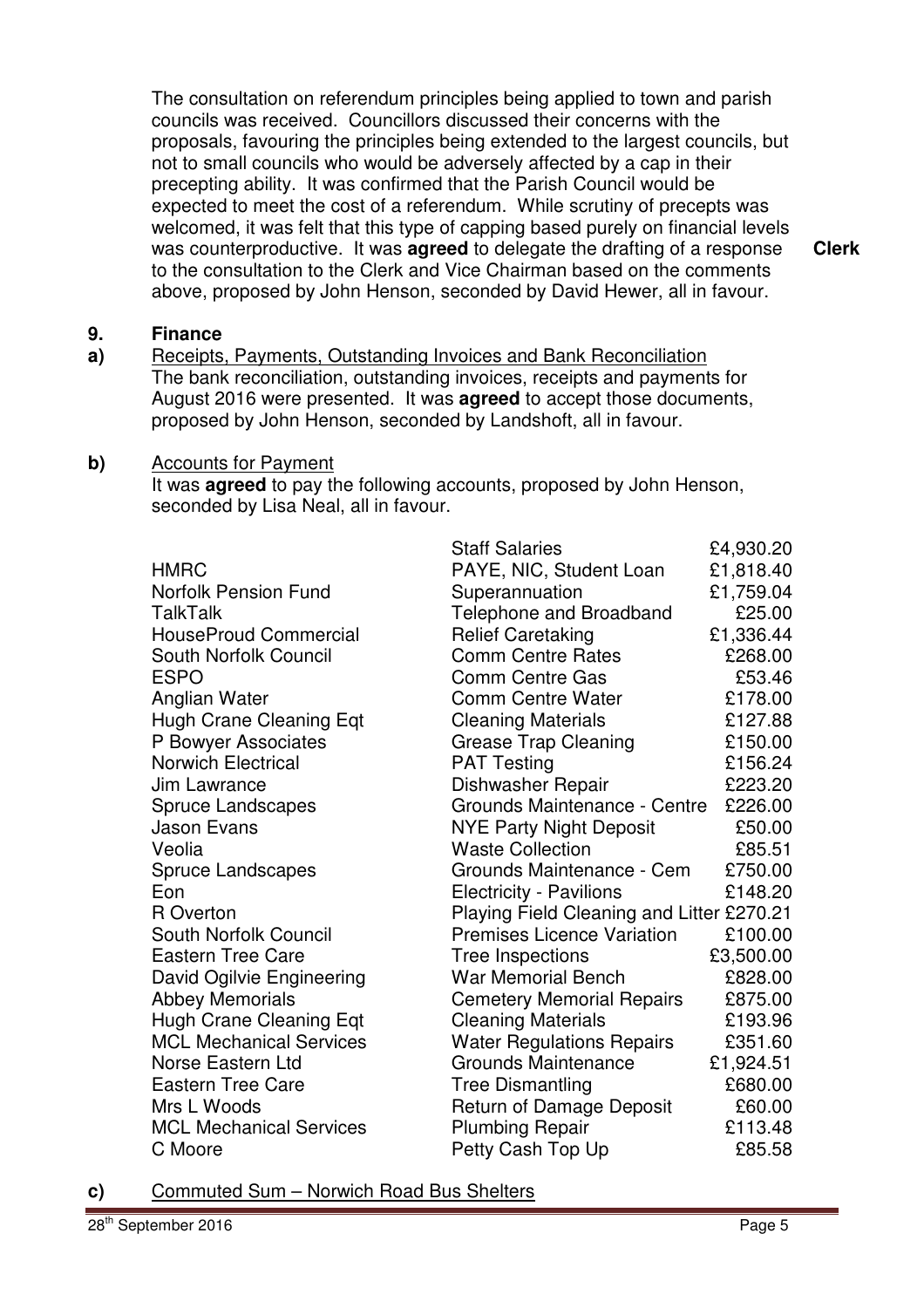It was noted that a commuted sum of £32,000.00 for 30 years maintenance of the Norwich Road bus shelters would be paid to the Parish Council from David Wilson Homes.

### **d)** Card Payments

The Clerk presented a report outlining a new option for a 'pay as you go' card machine, noting that she had been considering card payments for the bar for some time but had not been able to find a cost effective option. The cost would be 4p per transaction plus 2.5% of the value of the transaction. It was noted that the principles would be:

- $\triangleright$  Minimum £5 spend on a card;
- $\triangleright$  No surcharge on bar payments, however 2.5% would be added to any transactions relating to hire of the Community Centre including damage deposits.

It was **agreed** to purchase the card machine, preferably with contactless technology, for £190.00, and to set up the contract for the pay as you go facility, proposed by John Henson, seconded by Lisa Neal, all in favour. **Clerk**

#### **10. Advisory Group and Working Group Reports**

#### **a)**  Open Spaces, Recreational and Environmental Advisory Group A report of the Advisory Group was received. The following recommendations were **agreed**, proposed by Lisa Neal, seconded by David Hewer, all in favour:

- $\triangleright$  The cemetery maintenance schedule to remain unchanged for 2017;
- $\geq$  To add 10% to all cemetery charges, and double the charge for advance purchase of a plot for cremated remains;
- To add the hedge adjacent to 1 Church Close to the Leisure Garden contract;
- $\triangleright$  To amend the playing field contract as highlighted.

The matters tasked to the Clerk were noted, and she was asked to send out the grounds maintenance specifications for pricing. **Clerk**

#### **11. Welcome Home and Memorial Playing Field Trust**

#### **a)**  Report of the Trust Meeting

John Overton presented the report of the Playing Field Trust meeting. It was noted that there had been problems with the senior swing, and prices were being obtained for removal and/or relocation. A new Vice Chairman would be elected at the next meeting.

### **12. Other Matters**

**a)** Play Inspection Reports

**b)** Tree Inspection Report

The annual inspection reports for Devlin Drive and the Playing Field were presented. The minor matters at Devlin Drive and the Playing Field would be referred to Norse to look at. The remaining post installation works had been referred to Fenland Leisure, who were liaising with the play inspectors to understand the issues and had assured the Clerk that these would rectified.

**Clerk**

#### The summary of the tree inspection report was presented, noting the high priority works (complete within a month), medium priority works (complete within 6 months) and low priority works (complete within 12 months). It was **agreed** that the five remaining high priority trees would be worked on at a **Clerk**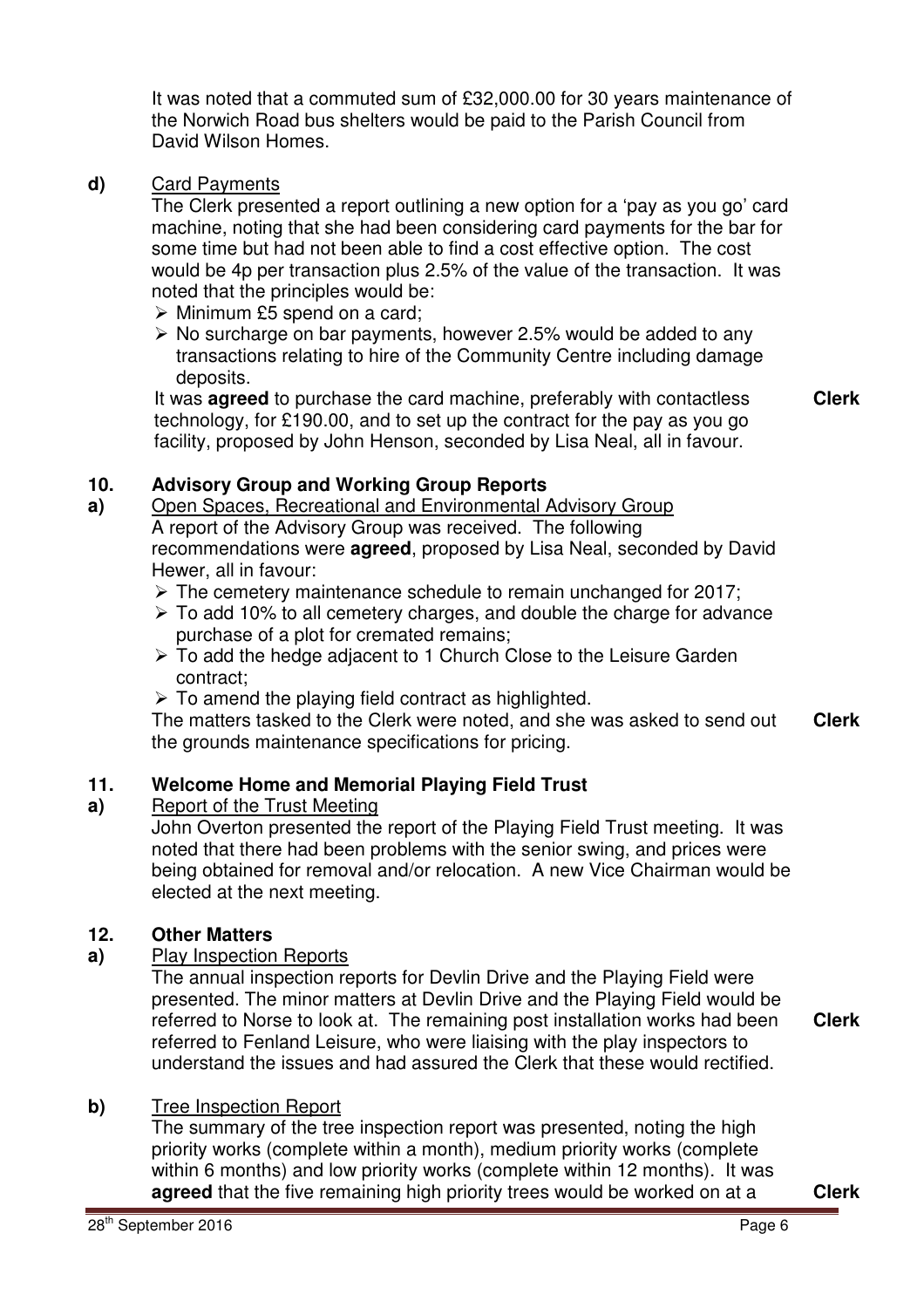cost of £390.00. It was noted that one of the trees was in Heath Loke but overhanging into the Community Centre car park, therefore the owner of the trees would be notified of the intention to carry out works. It was **agreed** that the tree works would be undertaken according to the schedule of recommended works and timescales, and that a re-inspection would take place in July 2018. The Clerk was asked to get quotations for the remaining medium and low priority works, and to apply for planning permission for the trees with Tree Preservation Orders. Proposed by Lisa Neal, seconded by John Henson, all in favour **Clerk Clerk**

# **c)** Respect Your Neighbourhood Initiative

A proposal from the Safer Neighbourhood Team was presented asking councillors to support an initiative to put up signs in a bid to tackle anti-social behaviour in known problem areas. It was **agreed** to support this initiative, proposed by Chris Walker, seconded by John Henson, all in favour. Lisa Neal noted that she may have some Ward Member grant funding available to assist with the purchase of the signs.

# **d)** Sound Ear Equipment

The Clerk presented a request that had come from neighbours of the Community Centre for the installation of a 'Sound Ear' noise monitoring system, which would monitor sound in the main hall and alert staff in the bar when noise levels were exceeded, so that staff could intervene as necessary. This would help to manage evening functions, with staff not having to rely on judgement, and would also provide data if there was a complaint. The cost for installation was £872.00, and would be carried out at the same time as the upgrade of the external CCTV. It was **agreed** to go ahead with this, proposed by James Landshoft, seconded by David Hewer, 5 in favour, 2 abstentions. **Clerk**

### **e)** Rosebery Park

The Clerk presented the draft Heads of Terms for the transfer of the open space at Rosebery Park. It was noted that the commuted sum for maintenance was to be determined, however the principle of calculating this had been agreed. It was suggested that part of the deal should include trees on the site being inspected and identified works carried out prior to handover. Leathes Prior, the Council's solicitors at the last transfer, had agreed to undertake the legal work for around £950.00 plus disbursements. It was **agreed** to accept the Heads of Terms subject to the tree inspections, and to appoint Leathes Prior as solicitor, proposed by John Henson, seconded by James Landshoft, all in favour.

# **f)** Parish Partnership Scheme

i. Upgrade of Zebra Crossing, The Street

The Clerk reported that Norfolk County Council had suggested that the upgrade of the zebra crossing to a toucan crossing would cost around £75,000, with a commuted sum of £43,000 for maintenance. This sat outside the Parish Partnership limit of £50,000 total scheme cost. It was noted that Norfolk Homes had previously indicated willingness to make a substantial donation towards this, and suggested that the other developers which would be contributing towards the increased footfall across the road could be approached for donations towards an upgrade. The Clerk was asked to approach Big Sky Developments, Norfolk Homes and Badger Building for a

**Clerk**

**Clerk**

**Clerk**